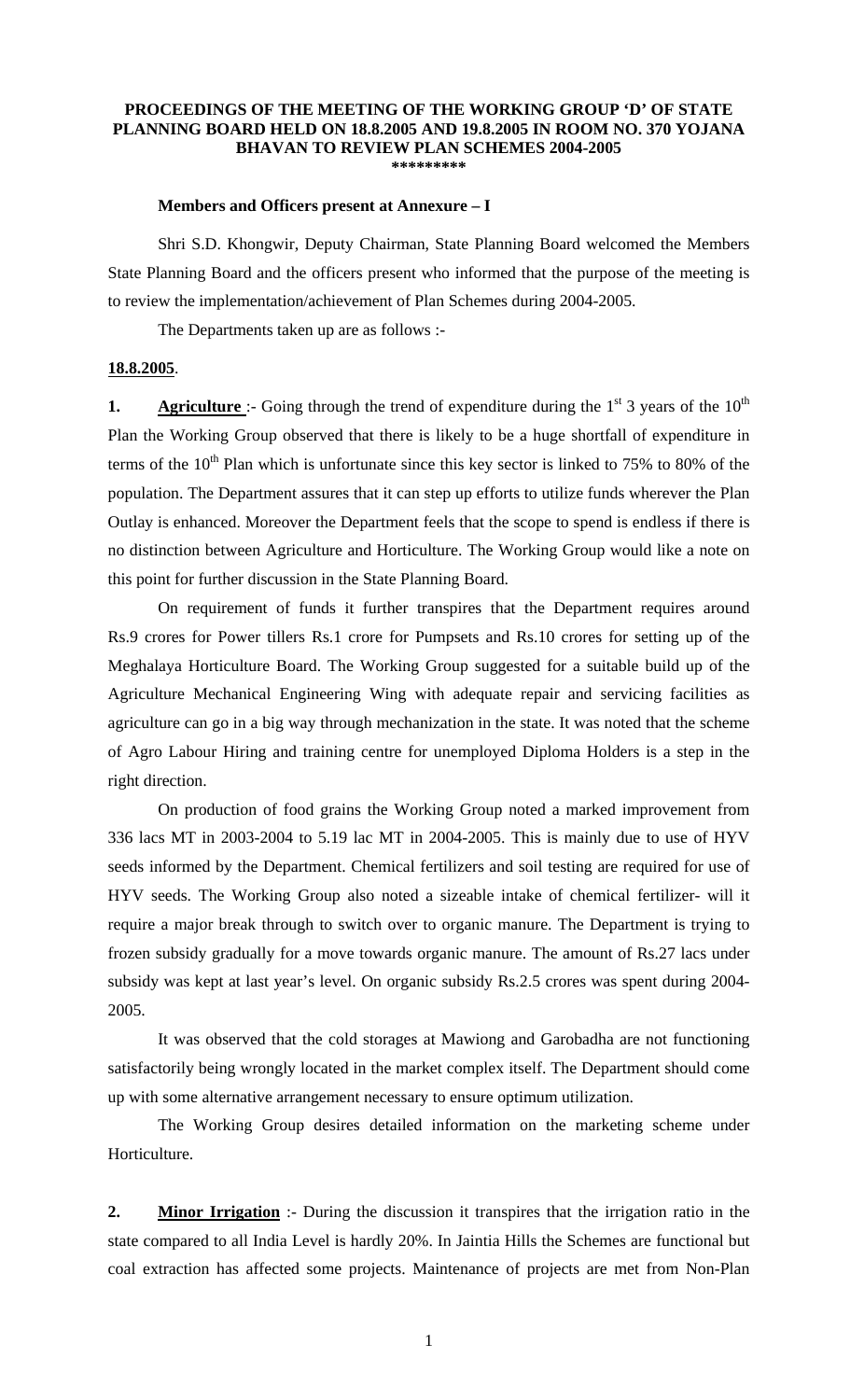Govt. of India is giving some assistance to form the Projects Users Association. So far 108 Nos. of projects have been registered, which the Department will hand over the project to the people. Department is of the view that micro irrigation is better than minor irrigation as the former is directly demanded and maintained by the farmer.

**3. Animal Husbandry & Dairy Development** :- The Working Group observed that the  $10<sup>th</sup>$  Plan outlay was fixed at Rs.55.00 crores for Animal Husbandry and Rs.8.00 crores for Dairy Development. The highest priority is Rs.12.00 crores for Piggery development followed by Poultry at Rs.16.00 crores and Cattle at Rs.5.50 crores. Inspite of the substantial investments during the last 30 years or so there is still a big shortage of meat products. This shortage has led to a huge outflow of funds to meet the meat requirement of the state. The Department opine that due to Annual Plan cuts sufficient investments under Piggery and Poultry Development could not be made. It requires more piggery base farms as it also supplies to Regional farms.

 Under Poultry Development the Department informed that out of 10 Poultry farms in the state there is only one Regional Breeding farm in Kyrdemkulai. Planning Commission has agreed for setting up 2 (two) new hatcheries at Jowai and Nongstoin with assistance from Govt. of India. 32 millions eggs are brought from outside the state annually.

 The Working Group felt that the Department should be supported to invest sufficient funds under Piggery and Poultry Development to boost up production in order to stem the flow of funds outside the state provided that the Department has the capacity to utilize the funds. The Department was asked to present a good case on this so that the same could be further discussed in the State Planning Board.

The Working Group observed that targets achieved in the number of vaccinations, milk production, number of layers broilers etc. are nowhere near the level of targets envisaged in the  $10<sup>th</sup>$  Plan. The revolving fund concept in a modified form to boost milk production is likely to be approved shortly as informed by the Department. This is a good sign for getting more wholesome milk in the market. Most of the concentrated feed like maize wheat bran ground nut cake, fish meal etc. are imported at a high cost. Since feed is a crucial input to improve productivity the Department may consider self sufficiency as a goal within a certain time frame.

**4. Fisheries** :- The Working Group observed that the 10<sup>th</sup> Plan targets are very high on fish production. The Department fixes the target based on available water bodies but due to less fund the Department is faring very low with poor achievements. During the course of discussion it transpires that 10,000 M.T. of fish is imported annually causing on outflow of fund to the tune of Rs.50 crores. The annual production from internal sources is only 5147 M.T. only 10% of the requirement. The Directorate is weak without a Joint Director and Assistant Director as senior enough officers for promotion are not available at present.

 The Working Group is of the view that one of the reasons for low performance of this Department could be due to low budgetary allocation and less priority to fisheries as a Department. Since the Department is now energized with the sanction of the 1000 pond scheme for provision of food security and generation of employment opportunities the Department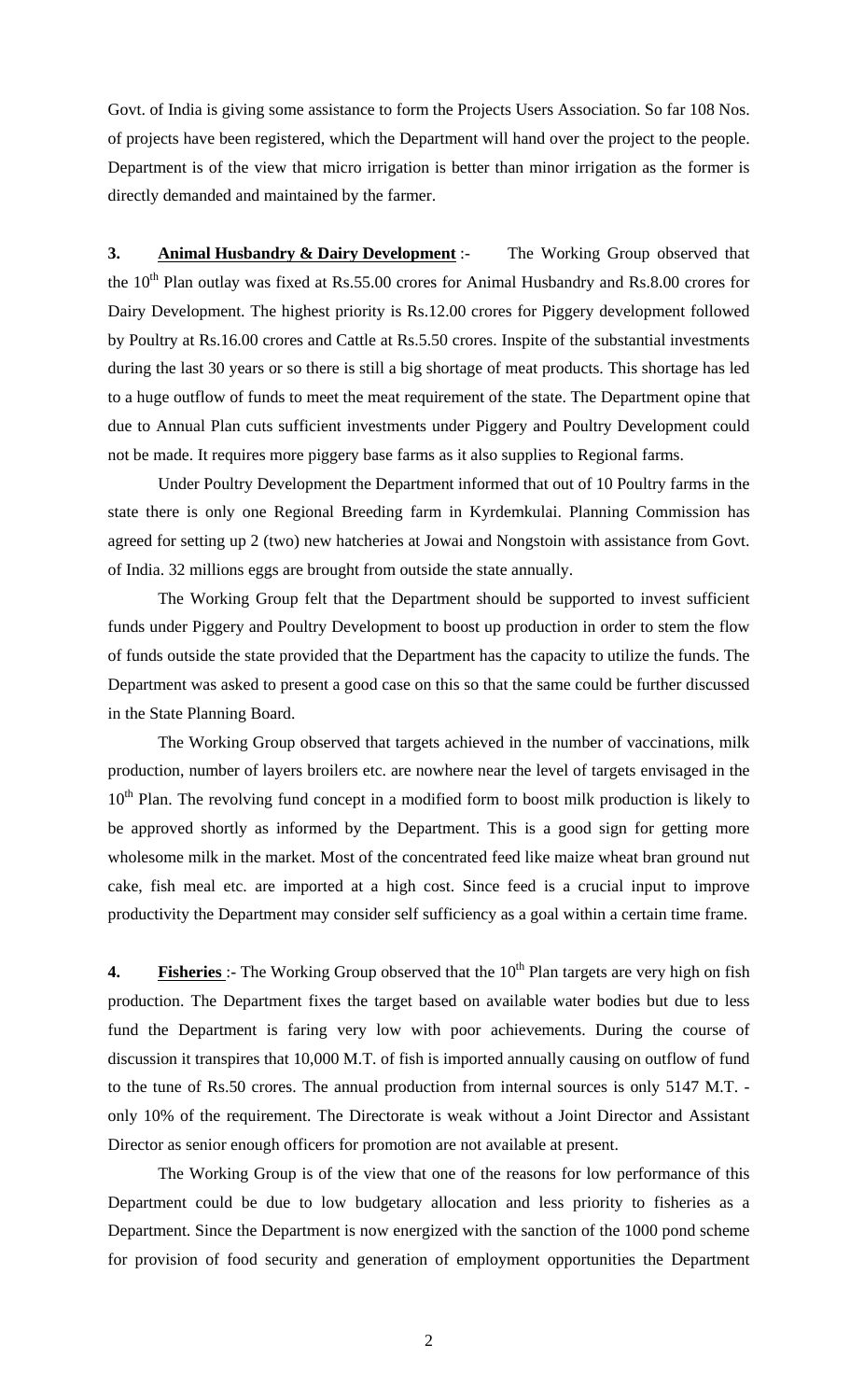should be strengthened by considering deputation of officers as a temporary measure. A bigger role for the Department is a must during the  $11<sup>th</sup>$  Plan.

**5. Soil and Water Conservation** :- Going through the information submitted by the Department the Working Group observes that the Department is having a number of small schemes and felt that if the Department is able to include under one scheme to make it easier to evaluate the progress of achievement made. The Department expressed difficulty to club the items as the state scheme is part of the Central Scheme.

 Enquiring on the functioning of the Commercial Crop Development Board the Department informed that the Board was set up for the purpose of getting assistance from financial institutions but since this concept has been deviated the Board has not been functional although it constitutes a High Power Committee. The Department is however proposing to take steps to strengthen the Board.

 Enquiring on any new scheme envisaged by the Department it was informed that the Department is proposing for promotion of Jatropha cultivation a kind of crop whose oil can be used as a commercially viable alternative to diesel, Kerosene etc. It can be grown in the jhummed lands and fallow wasteland along the international border with Bangladesh and the boundary with Assam. The Department proposes to take up this cultivation on a large scale with target areas of 7000 hectares spanning for a period of five years with a financial involvement of Rs.2423.39 lacs.

 The Working Group desires the Department to submit a note on this for further discussion in the State Planning Board.

**6. Sports & Youth Affairs** :- Discussing on incomplete stadiums the Department informed that there are 14 Nos. ongoing schemes and an amount of Rs.14.9 crores would be required to complete the schemes. As suggested by the Working Group the Department expresses that if it is possible it would like to complete all these schemes during the  $11<sup>th</sup>$  Plan.

On query it was informed that the cost of the swimming pool in Tura is Rs.60.00 lacs. There are 17 Nos. of coaches posted in all the districts, football is still the popular game in the state although cricket is catching up.

 The Working Group observed that the nature of schemes are so made out, that spending the full amount of Rs.39.00 crores  $10<sup>th</sup>$  Plan Outlay poses no problems, but the contents are such, it is difficult to detect any glorious vision as would promote Sports and Youth Affairs commendably. Coaches training and scholarships for talented sportspersons must be given due importance. Above all it is the completion of all indoor and outdoor stadiums which must be given top priority during the  $11<sup>th</sup>$  Plan. The Department to indicate annual phasing of such expenditure,by reducing if necessary expenditure on other schemes.

## **19.8.2005**

**1. PHE** :-While briefing on implementation of its schemes the Department informed that maintenance work for water supply projects is recurring in nature. As a matter of fact the responsibility for maintenance is given to the village concerned but this did not come up as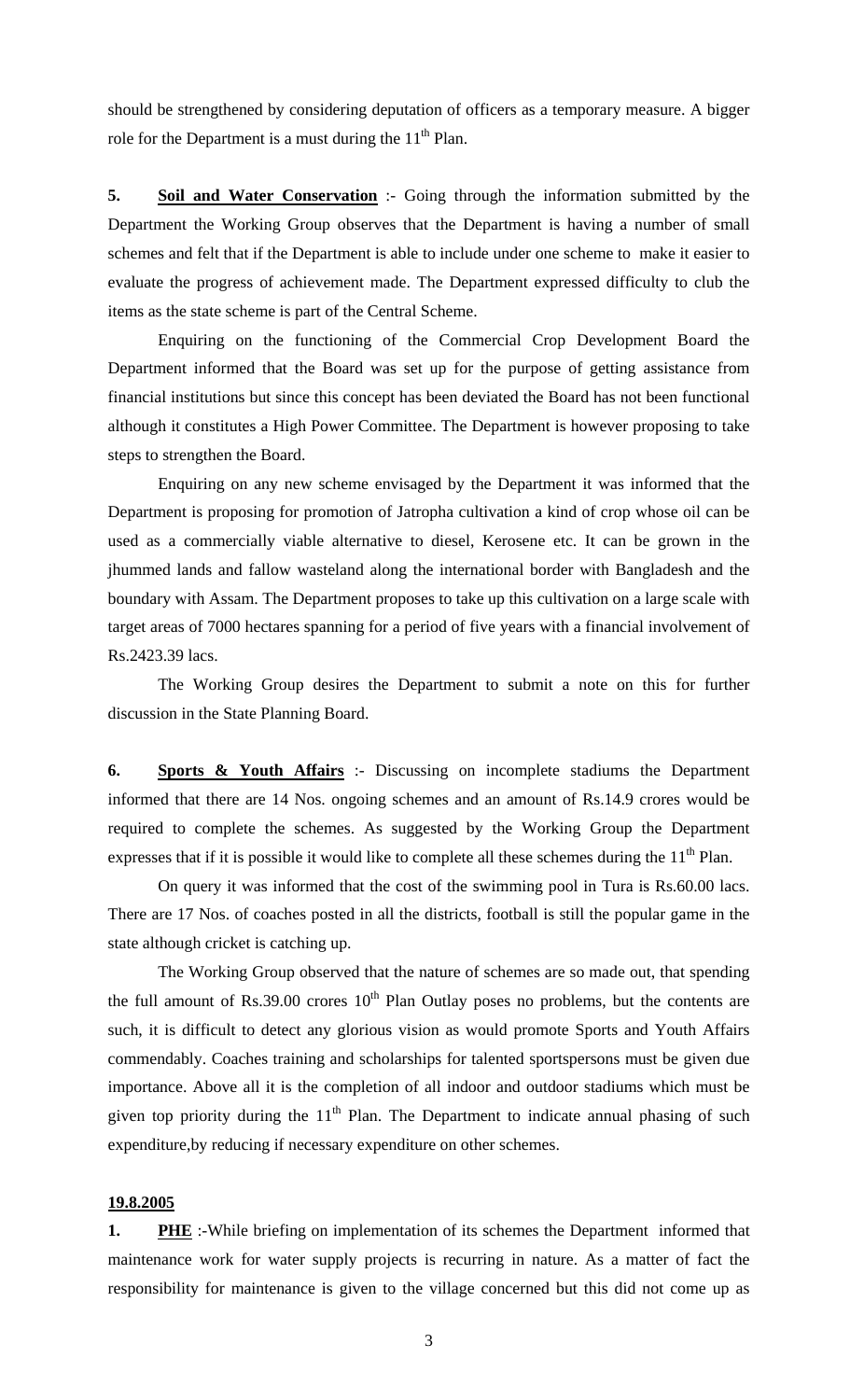expected. The Department is trying to involve the people by asking them to contribute 10% of the project cost towards maintenance. It is felt necessary that the Government should come up with a strong policy to insist upon service charge from the public. The Working Group however stressed on the importance of improvement infrastructure and efficiency for regular supply of water so that people will be more willing to pay for service charge. It is informed that revision of Water Supply Rules have been submitted to the cabinet for approval.

 The Working Group observed that Rural Water Supply accounts for more than half of the  $10<sup>th</sup>$  Plan outlay of Rs. 235.00 crores. Investments in the GSWSS including modification of the pumping system, and replacements of treatment units will have reached an all time high of Rs.113.69 crores without a corresponding improvement in the distribution system. Another Rs.12.09 crores for Tura and Rs.13.82 crores for Jowai is required. The Department therefore proposes to revise the tariff. With the revised tariff an amount of Rs.6.00 crores can be generated annually to meet the energy bill of the GSWSS. At present the Department is generating revenue of Rs.10 lakhs per annum to supply of water to Central Offices like Army, Air Force and Assam Rifles.

 The Department informed that Aus-Aid is conducting a trial by giving water connection to 70 houses for two weeks, two hours in the morning and two hours in the evening using the meter system. The Department will take over the projects started by the Aus-Aid. The Working Group expresses desire to visit some projects of the Aus-Aid. Integration of the Municipal sources is a welcome trend as this would increase bulk supply of 10%.

**2. Home Guards and Civil Defence** :- It was informed by the Department that the land acquired in Kenches Trace is being claimed by the army. The construction work for the office building has now been started at Mawdiangdiang. The Tenth Plan outlay for Home Guards is Rs. 22 crores. The Working Group felt that the amount is quite low for construction of office and residential complex. The Department is advised to get the correct figures from the PWD regarding the break up of expenditure while submitting such information to the State Planning Board.

**3. District Council Affairs** :- The Department mentioned that the fund/grant for the District Councils is received from the Central Government and have to be utilized judiciously. Since the Utilization Certificates have not been submitted regularly, the Government of India could not release funds in time. The Working Group observed that the perennial problem of non submission of U/Cs persists. The major defaulter is the Garo Hills District Council amounting to Rs.2.98 crores, followed by the Khasi Hills District Council with Rs.1.98 crore and the Jaintia Hills District Council with Rs.0.46 crore. The Department is advised to devise steps to bring down the arrears.

**4. Jails** :- The 10<sup>th</sup> Plan allocation is Rs.8 crores and the expenditure for the first three years is Rs.11.77 lakhs only. The Working Group wanted to know whether the Department will be able to step up the expenditure in the last two remaining years of the  $10<sup>th</sup>$  Plan. It was informed that modernization of jails is funded under Non-Plan. The Working Group felt that the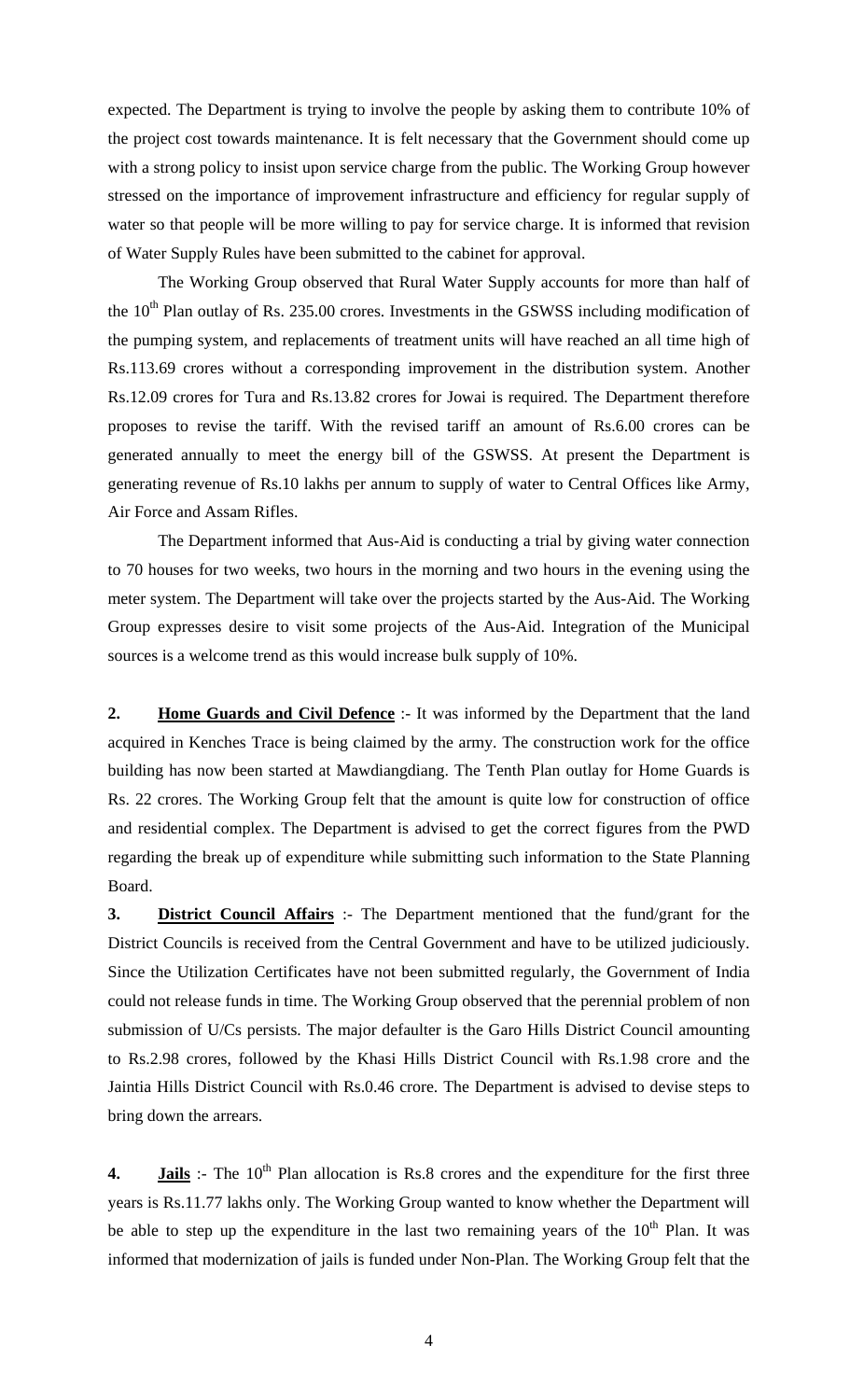building component of the Department is very important and the amount allotted should not be surrendered as it will affect the  $11<sup>th</sup>$  Plan.

 While discussing District Jails, the Department informed that in Williamnagar the sanctioned capacity is 40 males and 10 females, in Jowai it is 120 males and 10 females, in Tura the capacity is 190 males and 10 females and in Shillong the capacity is 135 males and 15 females. At present there are no convicts in the District Jails of Williamnagar and Jowai whereas in Tura there are 5 convicts and in Shillong there are 32 convicts. The Working Group felt that convicts and undertrials should be put up separately. Regarding inspection of Jails, it was informed that only the District Session Judge Shillong is inspecting the Jails. It was suggested that the IGP should inspect once a year and also to allow NGOs to visit the Jails with special permission. It was also felt that the Department should reconstitute the Board of visitors for Jails.

**5. Police Housing** :- The 10<sup>th</sup> Plan projected outlay is Rs.1320 lakhs and the expenditure for the first three years of the  $10<sup>th</sup>$  Plan is Rs.172 lakhs only. Construction works have been allotted to MGCC but the Department is not satisfied as the work is lagging far behind. In view of the overriding need to meet the housing requirements of the Department the Working Group advised the Department to discuss the matter with the MGCC to speed up construction works or to find out alternative steps to utilize the  $10<sup>th</sup>$  Plan allocation during the remaining two years.

**6. Economics and Statistics** :- It was informed that the Department needs the cooperation of various Departments for updating the correct statistical figures of the State. The Department is now taking up a Pilot Project on Infant mortality in Jaintia Hills. The concluded Economic Census Survey is fully funded by the Government of India and under ICR technology for compilation of data. Government of India will publish the Report. The Report on Human Development is also completed with the help of Government of India under the guidance of the Planning Commission and they are hopeful to publish the same by the end of the year. It was also informed that computerization of the Department may be one of the best in the state as they are getting all the equipment from the Government of India. At present computerization of 3 District Offices has been done.

 The Working Group suggested that the Department should seek clarification from India Today regarding source of statistics for placing Meghalaya at the lowest rank in various areas of development. Information on latest figures in the state and other North East States on production of foodgrains, literacy rate, number of villages electrified, birth rate etc. is desired by the Working Group.

**7. P.W.D.(Flood Control and Medium Irrigation)** :- The Department clarified that the difference between Medium Irrigation and Minor Irrigation is based mainly on the command area. During a brief discussion on the Rongai Valley Medium Irrigation scheme, it was informed that the project was conceived in 1989 and in 1990 it was approved by the Planning Commission. The work actually started in 1992 and uptil now the progress is very slow. However, 95% of barrage works have been completed, but 90% of the canal works which is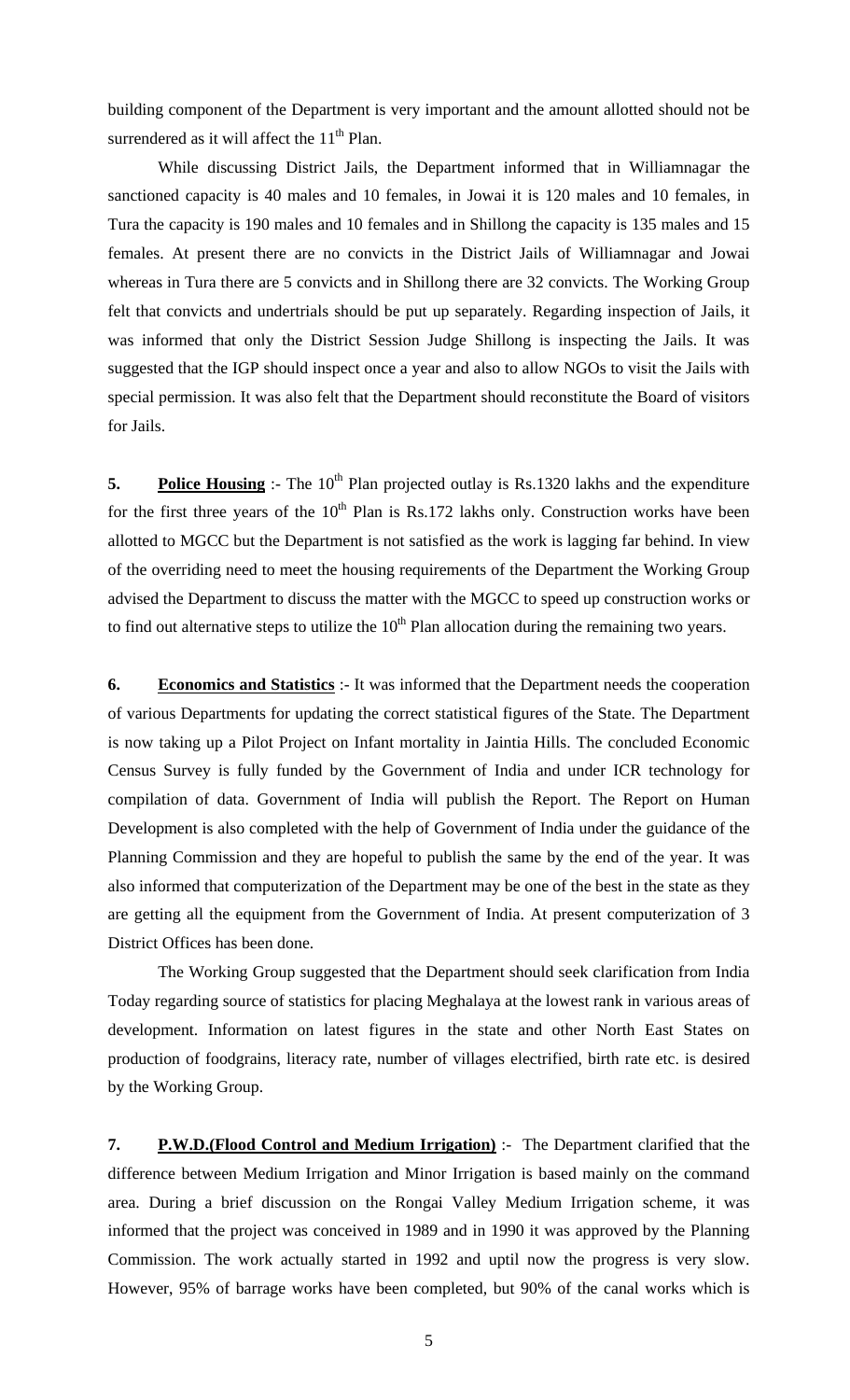about 30 Kms are yet to be done. It was informed that land acquisition has not been finalized. The initial cost of Rongai Valley was Rs.16.30 crores and subsequently revised to Rs. 131.72 crores. The land required for construction of canals inclusive of main canal and feeder canals is approximately 6 lakhs square metres. The Working Group feels that the Department will have to find alternative sources of financing to meet the revised cost of the project.

 The Working Group would like a status note in the Rongai Valley Project with information on contribution of the command area involved to the people and how this has affected their economy.

**8. Housing** :- The Working Group noted that the Department will not able to achieve the  $10<sup>th</sup>$  Plan targets. Out of the target of 48000 beneficiaries the Department will achieve only 18609 beneficiaries in the  $1<sup>st</sup>$  four years of the  $10<sup>th</sup>$  Plan. On Rural Housing Scheme the Department informed that the scheme is taken according to Central Government norms. Government owes HUDCO Rs.33.27 crores and hence loans have not been received since 2001. HUDCO agrees to waive off the interest if a one time settlement of the loan can be made. The Working Group would like to know the progress in recovery of dues from the beneficiaries who have availed loans from Meghalaya State Housing Board.

**9. Border Areas Development** :- Discussing on the economic condition of the people in the border areas after Partition the Department informed that discontinuation of the Border Trade is still affecting the people. Illegal trading exist, but to a small extent. If free trade is allowed in the 5 border hats, the economy of the people will definitely improve, but till now the Bangladesh Government have not responded. It appears from the discussion that there is a communication gap between the Boarder Areas Development and the Border Trade Department.

The Working Group noted that the Department have spent only 12 crores during the first three years of the  $10<sup>th</sup>$  Plan out of an allocation of Rs.44.70 crores. The Department is advised to focus on schemes that are economically productive. It was informed that Tea plantation is doing well. Training for Tea plantation is given at Jorhat and assisted by Tea Officers from Umsning and for processing system it is tying up with Horticulture Department. More fund will be required so that small units can be set up as there is plenty of land suitable for tea plantation. It was informed that the whole village of Mawlyngat is involved in tea plantation. The Department is giving financial assistance annually for payment of labourers, purchase of seedlings manure, etc. On border roads, the Department informed that there are no new roads projected under PWD except maintenance. An amount of Rs.30 lakhs is placed annually under PWD Budget for completion of On-going Schemes and for maintenance of Border roads.

The Working Group desired the Department to submit the following information :-

(a) Since substantial investments have been made from one Plan to another, to what extent has the economic condition of the border people improved? Are there any specific areas which require special attention?